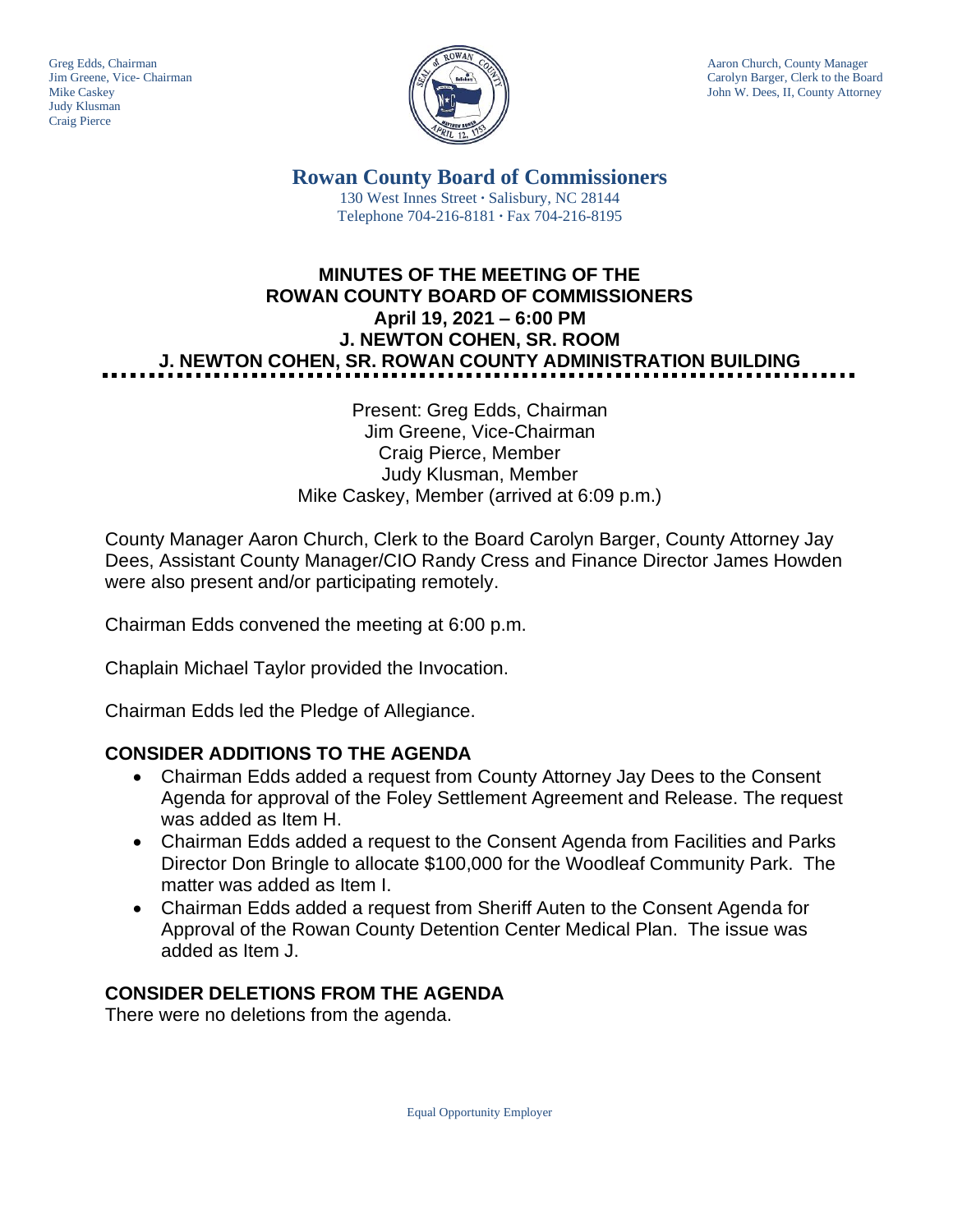### **CONSIDER APPROVAL OF THE AGENDA**

Commissioner Klusman moved, Commissioner Pierce seconded and the vote to approve the agenda as amended passed unanimously (4-0).

### **CONSIDER APPROVAL OF THE MINUTES**

Commissioner Klusman moved, Commissioner Pierce seconded and the vote to approve the minutes of the April 5, 2021 and April 7, 2021 Commission Meeting passed unanimously (4-0).

### **1. CONSIDER APPROVAL OF CONSENT AGENDA**

Commissioner Klusman moved approval of the Consent Agenda as amended. The motion was seconded by Commissioner Greene and passed unanimously (4-0).

The Consent Agenda consisted of the following:

- A. Health Department Environmental Health Report
- B. Ratify Z 01-21: K Town Homes
- C. FAA Sponsor Land Ownership Verification
- D. Inmate Healthcare Services Award Contract
- E. Auditing Services Award Contract
- F. Acceptance of Tier II Grant
- G. Professional Development Revision
- H. Foley Settlement Agreement and Release (addition to the Consent Agenda)
- I. Request to Allocate \$100,000 for the Woodleaf Community Park (addition to the Consent Agenda)
- J. Approval of the Rowan County Detention Center Medical Plan (addition to the Consent Agenda)

### **2. PUBLIC COMMENT PERIOD**

Chairman Edds opened the Public Comment Period to entertain comments from any citizens wishing to address the Board. With no one coming forward, Chairman Edds closed the Public Comment Period.

### **3. PUBLIC HEARING: Z 02-21 NORTHPOINT DEVELOPMENT**

Shane Stewart, Assistant Planning Director, provided a power point as he presented the staff report for Z 02-21. Mr. Stewart said Northpoint Development (ND) had submitted a rezoning petition for Tax Parcel 409 022 located in the 400 block of Webb Road. The 44.85-acre parcel was owned by Sharon Fesperman and Willis Myers and zoned 85-ED-2. The request sought to change to Commercial, Business, Industrial (CBI).

Mr. Stewart reviewed the property characteristics, zoning analysis, East Rowan Land Use Plan (LUP) and potential impacts for the request.

(Commissioner Caskey arrived at 6:09 p.m.)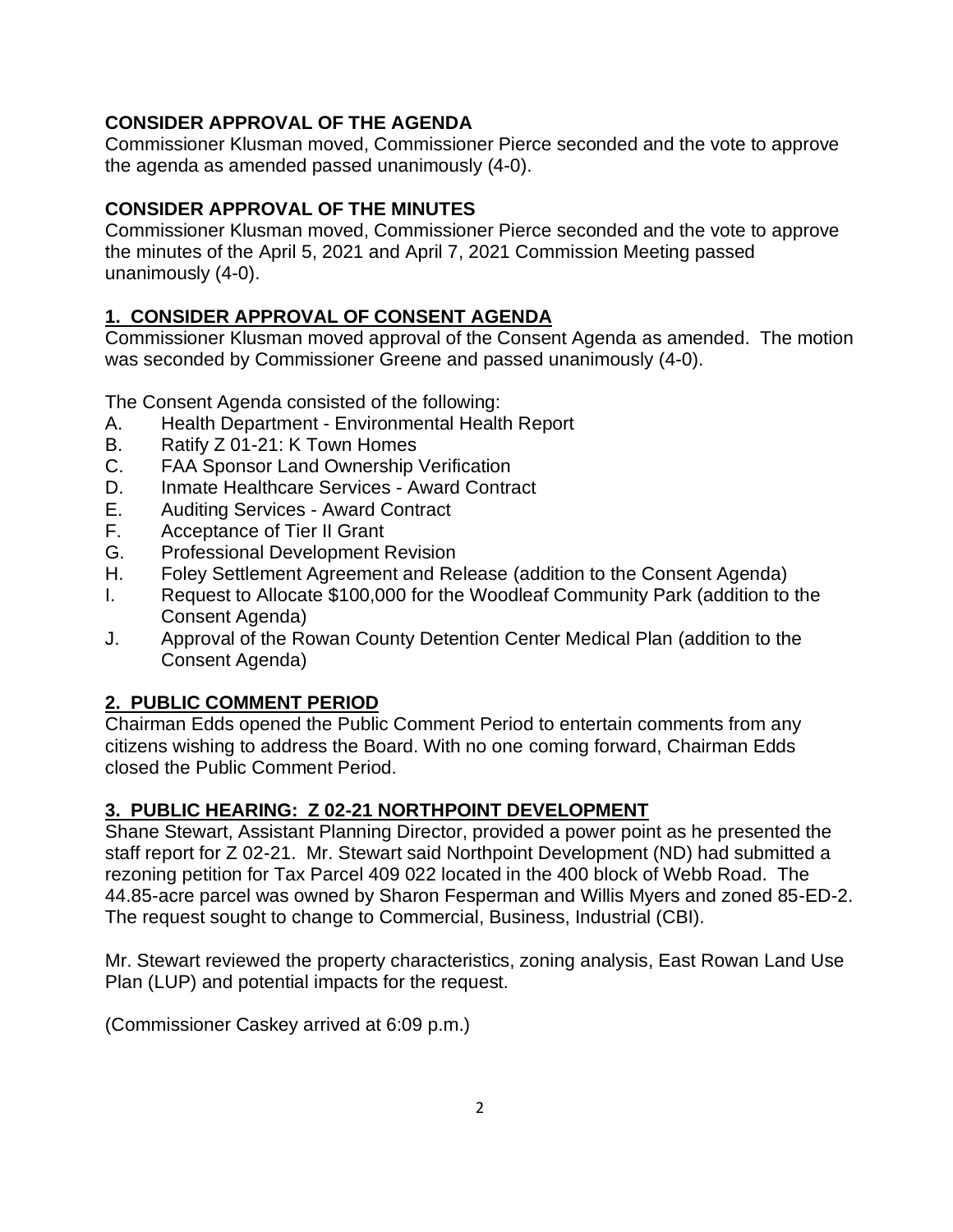The Planning Board unanimously approved the request at its March 22, 2021 meeting and provided a Statement of Consistency for the Commissioners consideration. Mr. Stewart noted the procedural requirements and said the Commissioners would need to adopt a Statement of Consistency prior to rendering a decision for Z 02-21.

Chairman Edds stated that Northpoint Development had brought the Chewy facility to Rowan County and was now looking at a site for development along i-85. Chairman Edds welcomed Michael Johnston with Northpoint Development to the meeting.

Mr. Johnston expressed appreciation for the Board's consideration and also to Planning Staff. Mr. Johnston said he looked forward to working with the County on another project and especially with the great access, staffing, etc. that was available.

Chairman Edds thanked Mr. Johnston for the difference Northpoint Development had made to the community and Chairman Edds encouraged Mr. Johnston to please reach out if the County could provide assistance with the new project.

Chairman Edds opened the public hearing to receive citizen input regarding Z 02-21. The following individuals addressed the Board:

• Pastor Bill Godair of Cornerstone Church shared his enthusiasm for the project and for the job opportunities that had been brought to the County.

With no one else wishing to address the matter, Chairman Edds closed the public hearing.

Chairman Edds moved approval of the following Statement of Consistency: The Z 02-21 general rezoning from 85-ED-2 to CBI is based on the following facts:

- Current zoning [and use] of the [surrounding] land is being used for commercial, industrial and mixed use already;
- [The request] is consistent with the East Rowan Land Use Plan's I-85 and US 29 corridor [recommendations]
- CBI is consistent and complimentary to other uses in the area and the parcel is adjacent to existing CBI districts.

The motion was seconded by Commissioner Pierce and passed unanimously.

Commissioner Klusman moved, Commissioner Pierce seconded and the vote to approve Z 02-21 carried unanimously.

### **4. CONDUCT QUASI-JUDICIAL HEARING FOR AMENDING CUP 08-16: CHERRY TREESORT**

Chairman Edds read the Chairman's Speech (Exhibit A) and declared the public hearing for Cup 08-16 Amendment #2 to be in session. Chairman Edds said the hearing would focus on an application submitted by Trent Cherry to add eight (8) additional treehouses on Tax Parcel 120-140 located at the 1800 block of Flat Rock Road.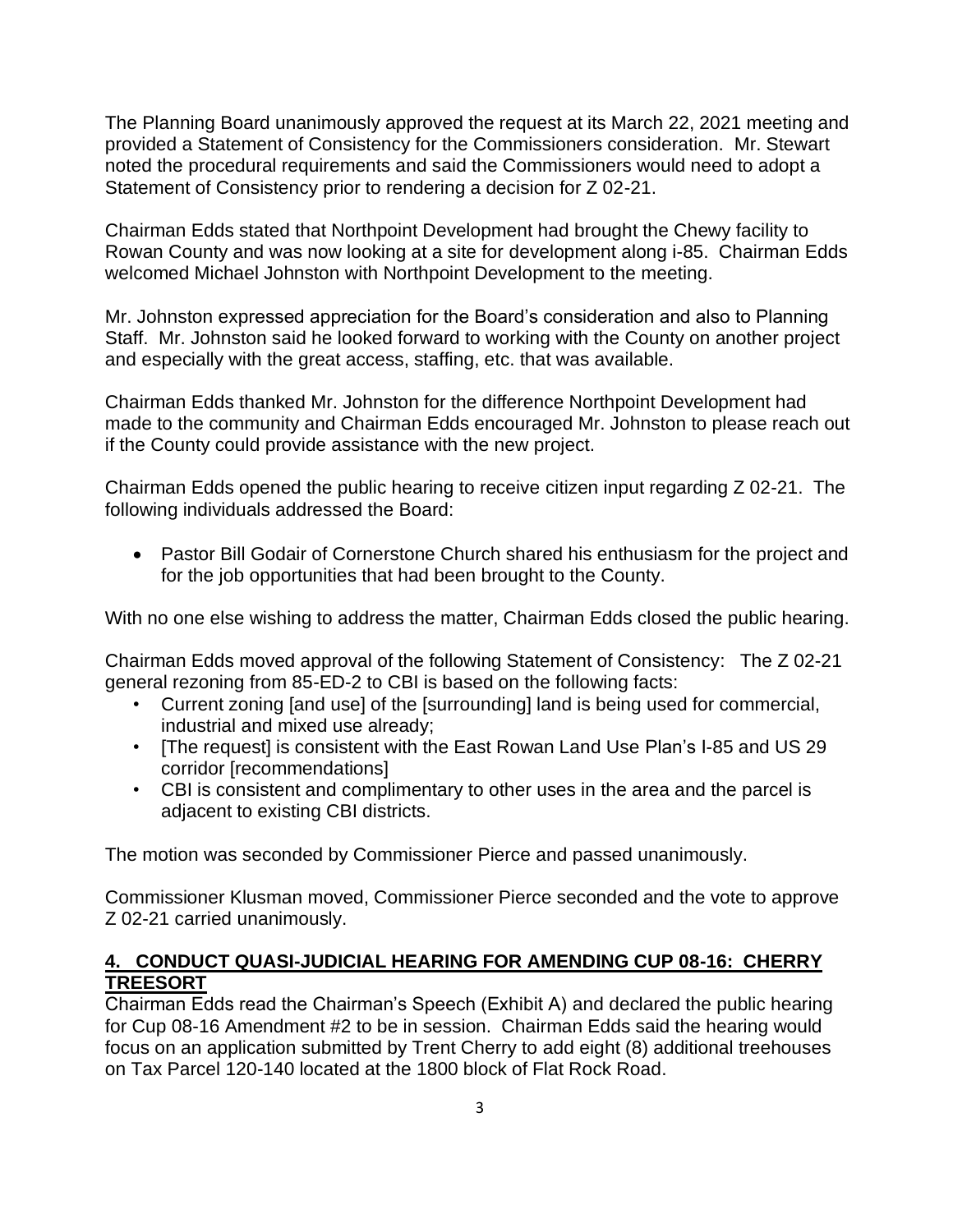Carolyn Barger, Clerk to the Board, swore in those wishing to provide testimony in the case.

Assistant Planning Director Shane Stewart presented the Staff Report (Exhibit B) and also provided a power point (Exhibit C) as he discussed the request.

According to the Staff Report (Exhibit B), Mr. Stewart said the Board approved a conditional use permit (CUP) for CUP 08-16 for property owner Trent Cherry for two (2) existing treehouses and five (5) proposed treehouses. The treehouses used for overnight rental were included in the definition of a "cabin" by the Zoning Ordinance distinguished as a habitable structure used for overnight or temporary lodging of a recreation purpose.

Mr. Cherry constructed three (3) of the proposed five (5) treehouses resulting in a total of five (5) completed treehouses before the 2-year expiration date to obtain permits for requested improvements from the CUP 08-16 plan. In March 2020, Mr. Cherry requested ten (10) new structures comprised of treehouses and "hobbit" style houses, which are principally underground, and a vested right period of five (5) years to obtain construction permits rather than the default two (2) years. On March 16, 2020, the Board approved three (3) of the ten (10) requested units along with the vested rights request for five (5) years.

Mr. Cherry constructed the three (3) approved units from the 2020 amendment request and is seeking approval for seven (7) additional tree houses along the southern portion of his property. Mr. Stewart said the Staff Report (Exhibit B) indicated Mr. Cherry was seeking approval for eight (8) additional trees houses; however, Mr. Cherry settled on seven (7) after the Staff Report (Exhibit B) had been generated.

Mr. Stewart said the condition of the road had been approved by the Fire Marshal's Office. The Fire Marshal did request an agreement for the upkeep of the road and Mr. Cherry was aware and in agreeable to the request.

Using the power point (Exhibit C), Mr. Stewart showed the property, the surrounding areas, as well as the sites for the proposed expansion as he reviewed the information contained in the Staff Report (Exhibit B). Mr. Stewart noted the Land Use Plan did not have recommendations for tree houses.

Public notice of the hearing was mailed on April 7, 2021 to eighteen (18) adjoining land owners (within 100' of the subject property). In addition, a sign was posted on the property on April 7, 2021 and the request and materials were posted on the County's website on April 14, 2021.

Procedurally, Mr. Stewart said the Board must adopt facts supporting the below findings of fact based on the evaluation criteria listed in the Staff Report (Exhibit B):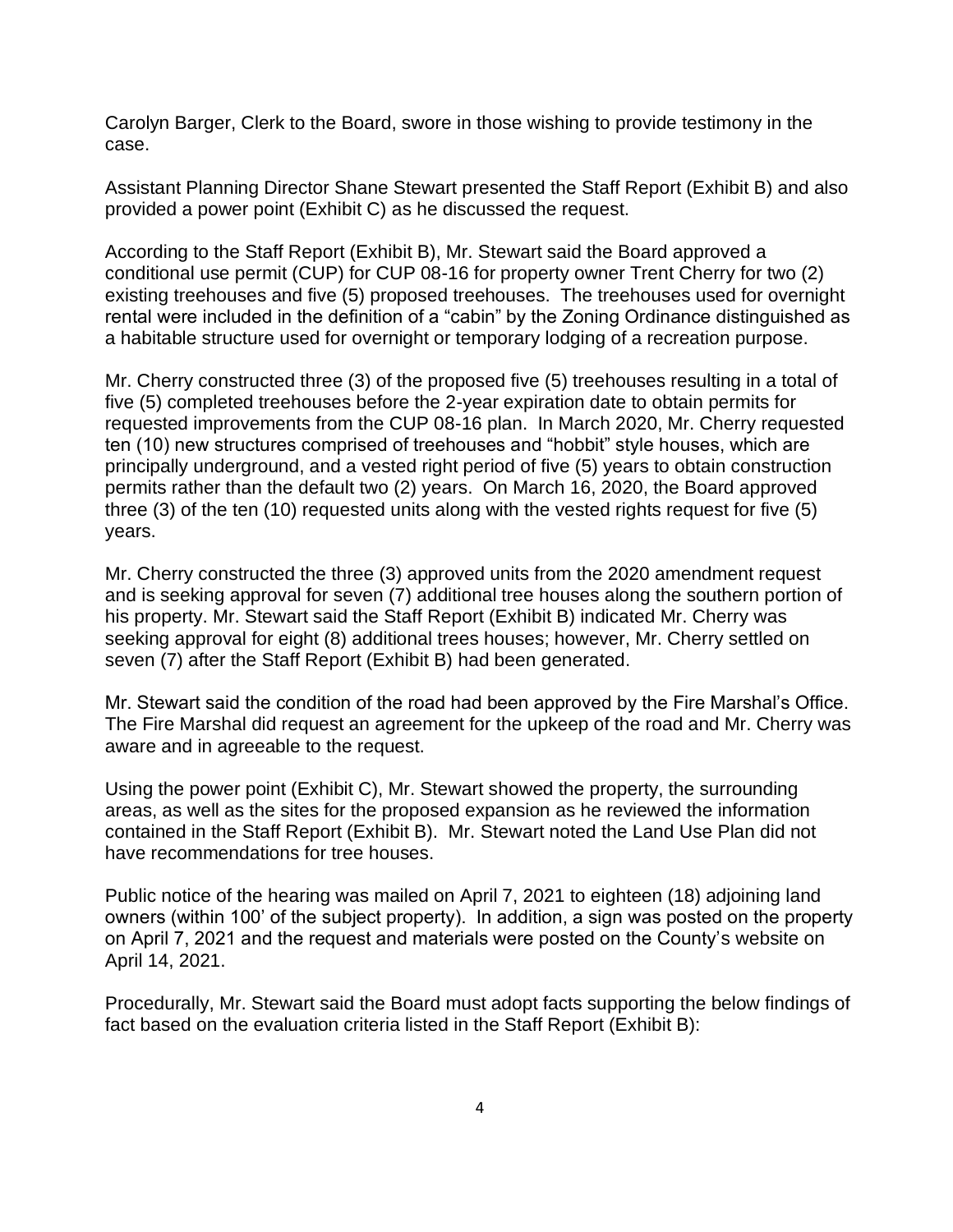- 1. The development of the property in accordance with the proposed conditions will not materially endanger the public health or safety.
- 2. That the development of the property in accordance with the proposed conditions will not substantially injure the value of adjoining or abutting property, or that the development is a public necessity.
- 3. That the location and character of the development in accordance with the proposed conditions will be in general harmony with the area in which it is located and in general conformity with any adopted county plans.

Based on the Staff Report (Exhibit B), the request in 2020 was approved subject to the following conditions, which had all been met:

- 1. Obtain commercial driveway permit from NCDOT for lower entrance; submit road names for consideration;
- 2. Make necessary road improvement to comply with 18' wide road and 6" compacted stone base, including hammerhead style turn arounds, for existing and proposed internal roads;
- 3. Comply with all applicable Building Code and Environmental Health standards for construction and operation; and
- 4. A five (5) year vested right was authorized for initiating construction of the three (3) units and related improvements, expiring March 17, 2025.

Chairman Edds called the applicant, Trent Cherry, forward. Mr. Cherry reported he had a contractor look at the road, which would be 18' wide as requested and also include a turnaround large enough for a firetruck. Mr. Cherry also discussed the different types of evergreens and shrub ideas that had been provided by a design architect. Mr. Cherry said he had discussed the expansion with his neighbor, Mr. Tidwell, who had no problem with either using fencing or planting trees.

Chairman Edds opened the floor to receive testimony from those who had been sworn and the following individual came forward:

• Donna Hampton of 445 Beaver Road stated her residence was in close proximity to Cherry Treesort. Ms. Hampton expressed concern with the noises she heard from the property on occasion, as well as other issues such as a lost puppy from the Treesort and noise created by construction vehicles working at the Treesort. Ms. Hampton felt a quiet time should be imposed and said in the future she would call 911 if she heard noises past an unreasonable hour. Ms. Hampton also asked how many treehouses Mr. Cherry would have to build for a profit.

With no one else sworn to provide testimony in the case, Chairman Edds closed the public hearing.

Chairman Edds asked Mr. Cherry if he had an on-site manager and Mr. Cherry said no.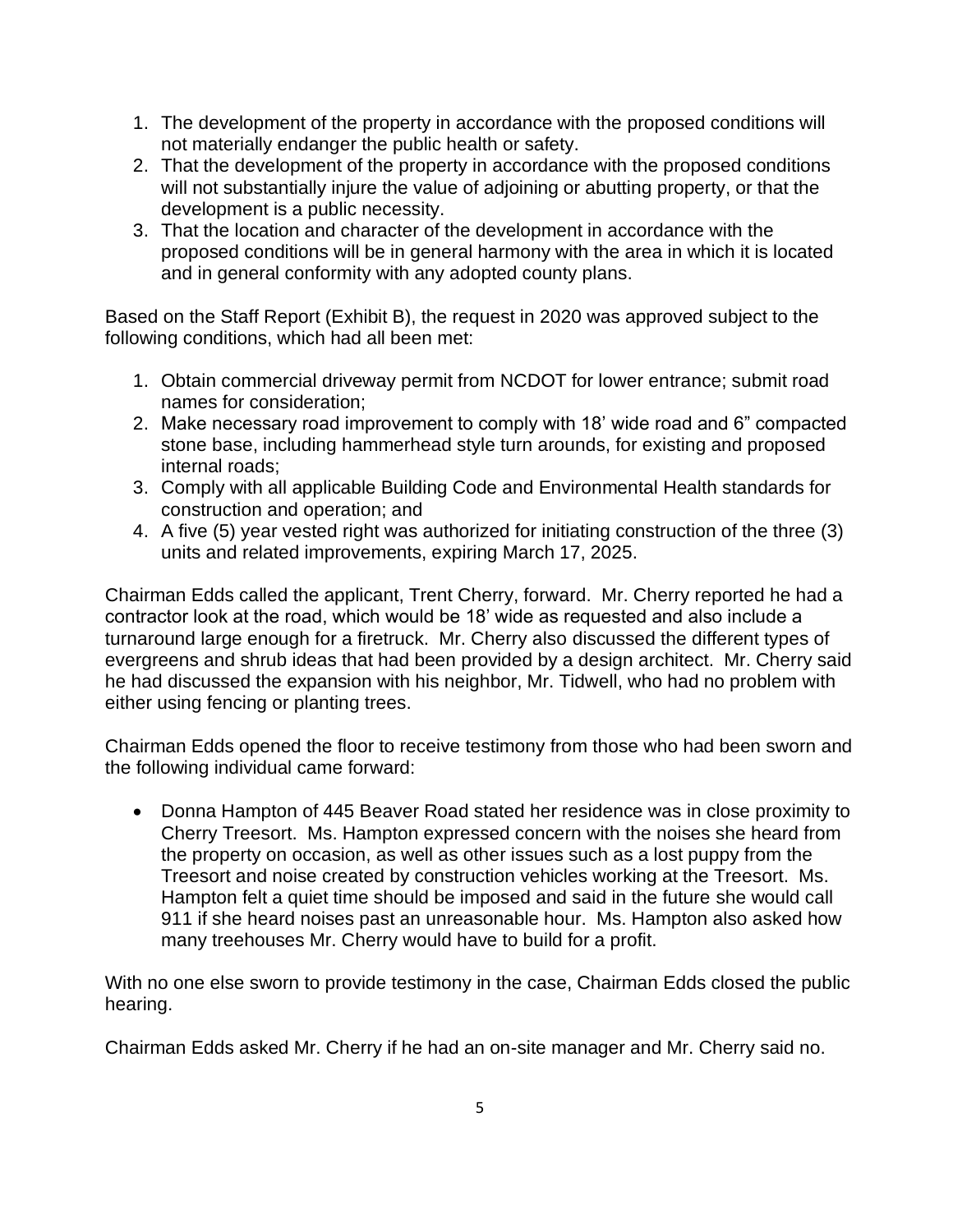Chairman Edds Mr. Cherry if he had policies in place for his guests and Mr. Cherry responded yes. Mr. Cherry said the policies did not allow for dogs and he had not been aware of the dog on the property.

In response to an inquiry from Chairman Edds, Mr. Cherry said the policy calls for guests to be courteous of other people. Mr. Cherry noted there were more gunshots in the area than there was noise at the Treesort. Mr. Cherry noted that his neighbor's property (Mr. Tidwell) backed up to the Treesort and Mr. Tidwell had no problems with the Treesort. Mr. Cherry felt the comments of the previous speaker had been exaggerated.

Chairman Edds encouraged Mr. Cherry to make sure guests were aware of others and to be considerate of the neighbors. Chairman Edds continued by saying those who lived in neighborhoods all heard noise from backyard birthday parties, mowers and blowers, etc. Chairman Edds noted that if Mr. Cherry sold the acreage at least 50 homes could be built and the noise would be a lot worse than from the Treesort. In closing, Chairman Edds said it was not up to the Commissioners to determine how much money Mr. Cherry could generate from the Treesort.

Commissioner Pierce said he appreciated the comments of the speaker and said if the nose was too loud, to report the noise to the Sheriff's Office.

Chairman Edds moved the development of the property in accordance with the proposed conditions will not materially endanger the public health or safety.

- a. NCDOT has issued approvals for driveway entrances to safely access Flat Rock Road.
- b. Enhanced screening or fencing along the eastern property line toward Beaver Rd should eliminate any future visual conflicts.

The motion was seconded by Commissioner Pierce and passed unanimously.

Chairman Edds moved that the development of the property in accordance with the proposed conditions will not substantially injure the value of adjoining or abutting property, or that the development is a public necessity.

a. 8 new residential units have been built within  $\frac{1}{2}$  mile of the project during the last 5 years suggesting the project is not a deterrent to adjoining residential properties or those in the area.

Commissioner Pierce seconded and the motion carried unanimously.

Chairman Edds moved that the location and character of the development in accordance with the proposed conditions will be in general harmony with the area in which it is located and in general conformity with any adopted county plans.

a. The material and evidence presented has demonstrated the Cherry Treesort project complies with general and specific conditional use criteria and in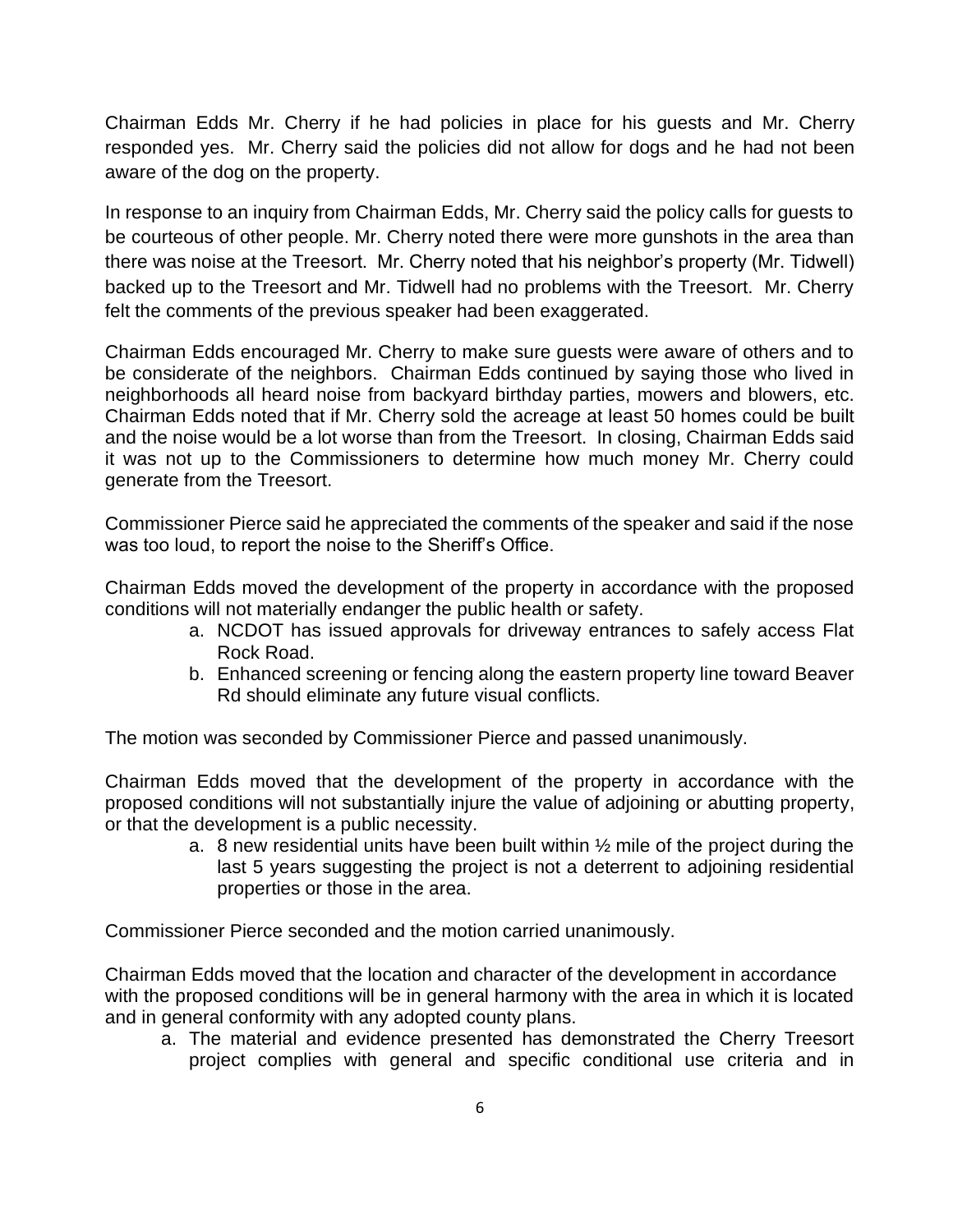conjunction with the conditions this Board has attached to approval, suggest it is generally compatible with land uses in the RA district.

Commissioner Pierce seconded and the motion passed unanimously.

Commissioner Pierce moved to approve amending CUP 08-16 followed by a second from Commissioner Klusman. The motion carried unanimously.

#### **5. PUBLIC HEARING: FY 21-22 HOME FUNDING ACTION PLAN**

Shane Stewart, Assistant Planning Director, reported the Commission had conducted the required public hearing for the program at its March 15, 2021 meeting prior to adopting its FY 2021-22 HOME Funding Action Plan. The anticipated allocation to the County was to be approximately \$178,200. A member jurisdiction opted not to participate this year; therefore, the funding was increased to all jurisdictions.

The anticipated funding for FY 2021-22 increased to \$209,969 and required the County to conduct another public hearing.

Staff recommended the scope of the program continue to focus on owner occupied rehabilitation as the need for this service to the community is evident based on inquiries. Although there was an increase in funding, the rising costs of materials and construction would keep the number of anticipated homes to be served at five (5) units with any remaining funds spent towards rehabilitation of owner-occupied housing.

Chairman Edds opened the public hearing to receive citizen input regarding the FY 2021- 22 HOME Funding Action Plan. With no one wishing to address the Board, Chairman Edds closed the public hearing.

Commissioner Greene moved to approve the FY 21-22 HOME Funding Action Plan and accept modifications of a decrease or increase in Consortium funding of 10 percent. Commissioner Pierce seconded and the motion passed unanimously

Commissioner Greene moved to authorize the County Manager to sign the application as the Certifying Official; authorize the County Manager to sign all administrative and housing related documents associated with this program, including current and past annual agreements with the City of Concord; and to authorize the Chairman to enter into a contract with the Salisbury CDC to administer the County's program for FY 2021-22. The motion was seconded by Commissioner Pierce and passed unanimously.

#### **6. UPDATE FROM CHARTER ON RDOF AWARD IMPACT IN ROWAN COUNTY**

Mike Tanck, Director of Government Affairs for Charter Communications provide an update regarding Charter's recent award of Federal Rural Digital Opportunity Funds (RDOF) for unserved/underserved areas for broadband in Rowan County.

Mr. Tanck provided a power point and highlighted the following information: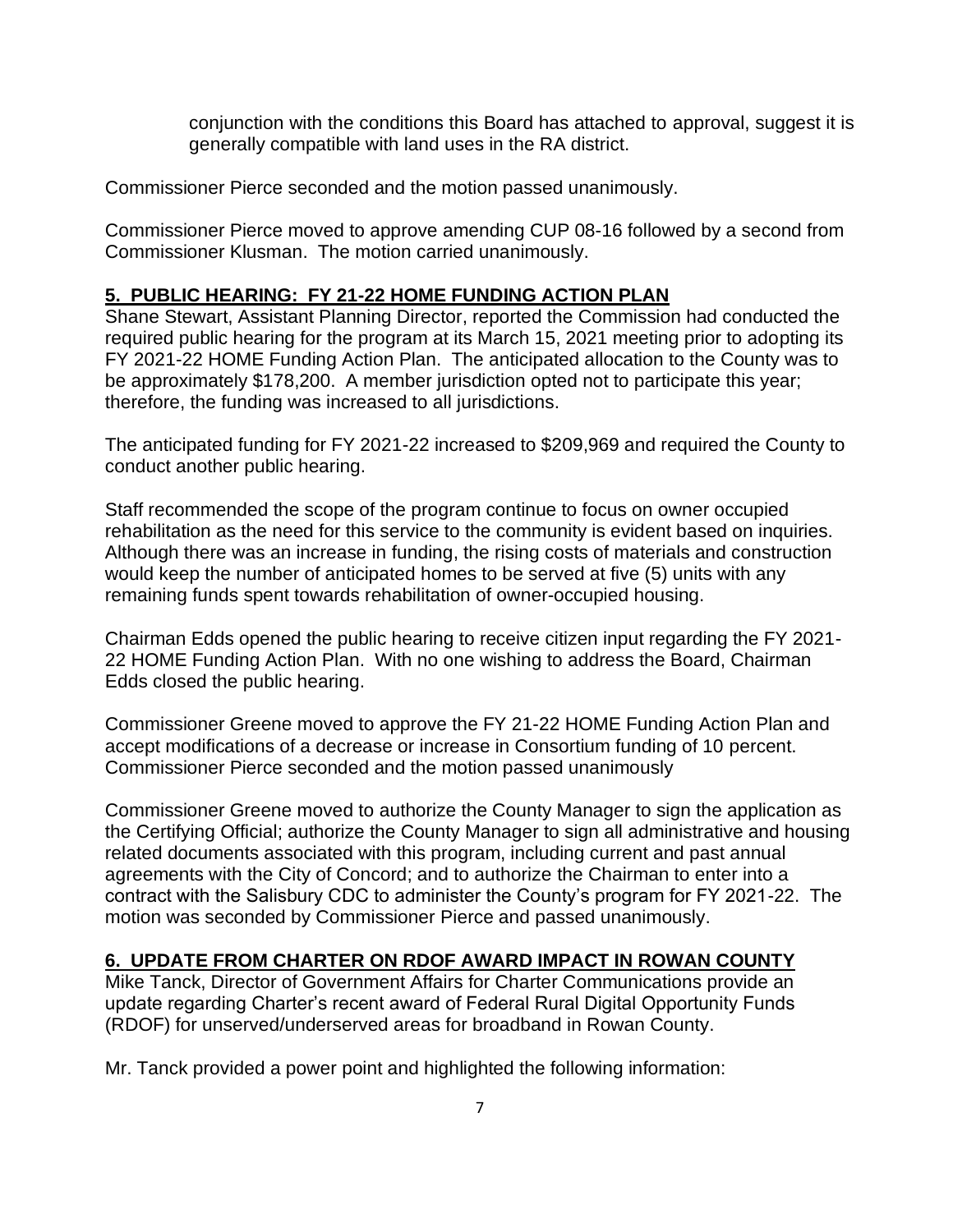- Purpose to expand broadband service into unserved areas
- Economics to expand broadband in rural low-density areas
- Eligible Census Blocks No Broadband Service (25/3 Mbps)
- Revers Auction
- Awards announced December 7, 2020
- Quite Period ended January 29, 2021

Mr. Tanck said RDOF was a large effort for Charter and a new department was being established. Mr. Tanck reported over 2,000 new employees were being hired, as well as many contractors to help with the work.

Mr. Tanck shared how the project would be broken down into regions. Mr. Tanck also discussed the "boots on the ground work" now that the bids had been won.

According to Mr. Tanck, one of the issues going forward was making sure the existing poles could be used. When looking at the poles in the rural areas, Mr. Tanck described them as very old and designed for hanging power or phone lines but not for hanging broadband attachments. There were requirements for the attachments.

Mr. Tanck discussed the timing for the project, as well as realistic expectations.

Chairman Edds asked Mr. Tanck to do what he could to make sure Rowan County was pushed to the front.

In response to an inquiry from Chairman Edds, Assistant County Manager/CIO Randy Cress reported there were just over 1100 total homes underserved in the County. Mr. Cress said it appeared Charter would cover a large number of the homes.

Mr. Tanck encouraged the Board to contact him if the members had any further questions.

Chairman Edds thanked Mr. Tanck for the presentation.

#### **7. COMMUNITY ACCESS POINT FOR VA'S VET CENTER PROGRAM**

Justan Mounts, Director of Veteran Services discussed a request from Lance Nelson, Veterans Outreach Specialist, regarding the possibility of setting up a Community Access Point in Rowan county for the Veterans (Vet) Center Program. The closest Vet Centers were located in Charlotte and Greensboro. The Vet Centers were community-based counseling centers that provided a wide range of social and psychological services, including professional readjustment counseling to eligible Veterans, active duty service members, including National Guard and Reserve components, and their families.

The request was for space to conduct Groups Therapy and a private office to conduct individual counseling. They have a standard Memorandum of Agreement (MOA) if the BOC were to move forward with this.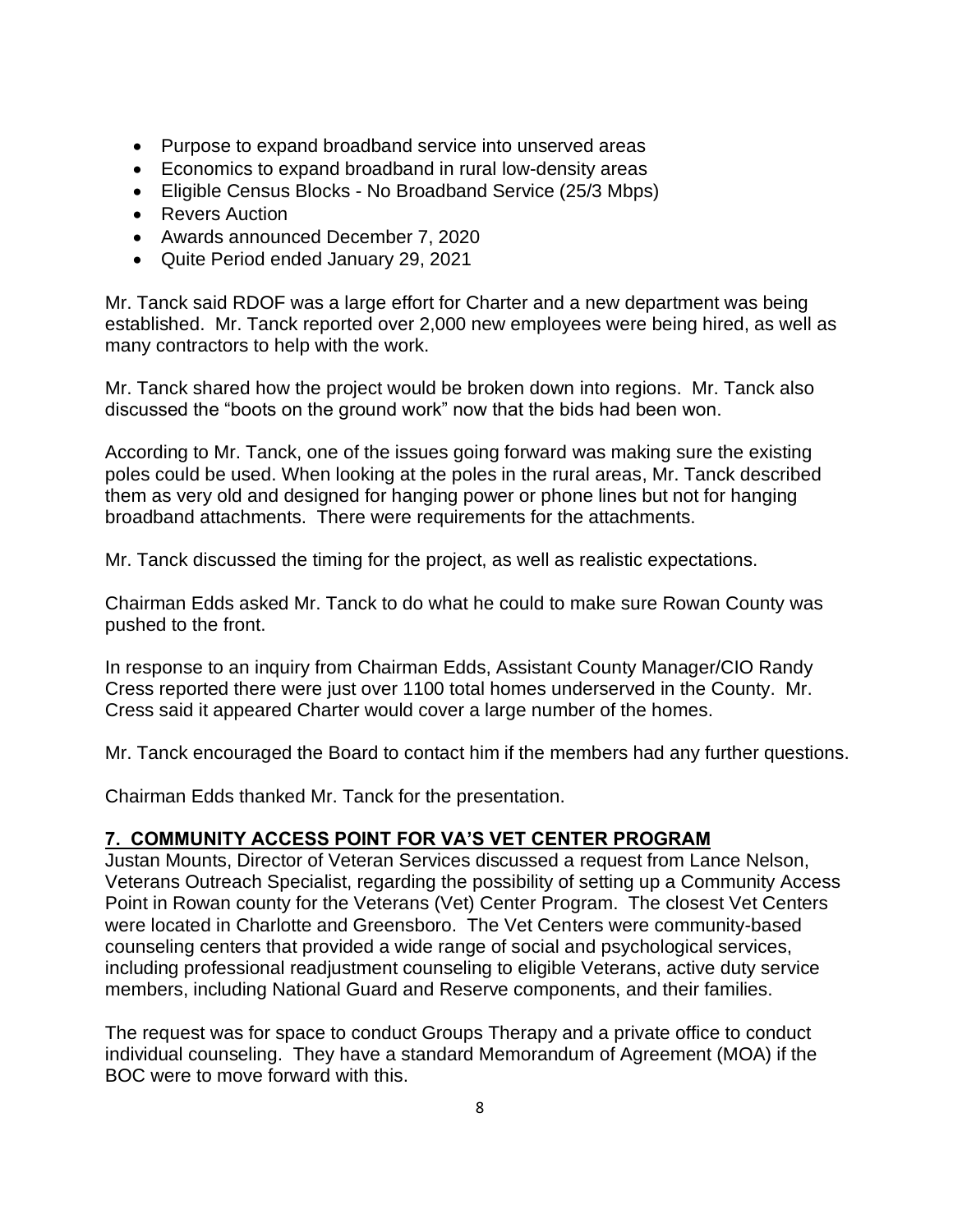Chairman Edds asked what action was required of the Board. Mr. Mounts responded that he was only asking permission to move forward with the MOA and for the MOA to be sent to the appropriate individuals within the County to determine if the County was interested in the project.

In response to an inquiry from Chairman Edds, Mr. Mounts felt the County Attorney and County Manager should be involved. Mr. Mounts said his own involvement would be at the request of the County Manager and County Attorney. Mr. Mounts explained that the issue would have to come back to the Board.

Commissioner Caskey moved to allow County Staff and County Attorney Jay Dees to move forward and with these groups. Commissioner Pierce seconded the motion.

Commissioner Caskey took the opportunity to praise Mr. Mounts as Director of Veteran Services and for the great work he does with the Veterans.

Chairman Edds also expressed appreciation for Mr. Mounts.

Upon being put to a vote, the motion on the floor passed unanimously.

#### **8. DISCUSSION REGARDING DATE FOR BUDGET WORK SESSION**

Chairman Edds said the Board was being asked to schedule a date in early May to hold a budget work session.

County Manager Aaron Church said the work session would be a hybrid of a retreat and a budget work session, as well as a discussion of the American Recovery Act budget. Mr. Church asked if the Board could meet either as early as the end of April or the first of May.

After a brief discussion, the consensus of the Board was to hold a budget work session on May 6, 2021 at 10:00 a.m.

#### **9. BUDGET AMENDMENT**

Finance Director James Howden presented the following budget amendments for the Board's consideration:

• Social Services – The County signed an agreement with Cardinal Innovations Healthcare (CIH) and the County agrees to reinvest funds for the children in foster care to provide permanency outcomes. Funds were received and the budget amendment is to budget the expenditure and revenue line items. \$795,900

Commissioner Pierce moved approval of the budget amendments as presented. The motion was seconded by Commissioner Greene and passed unanimously.